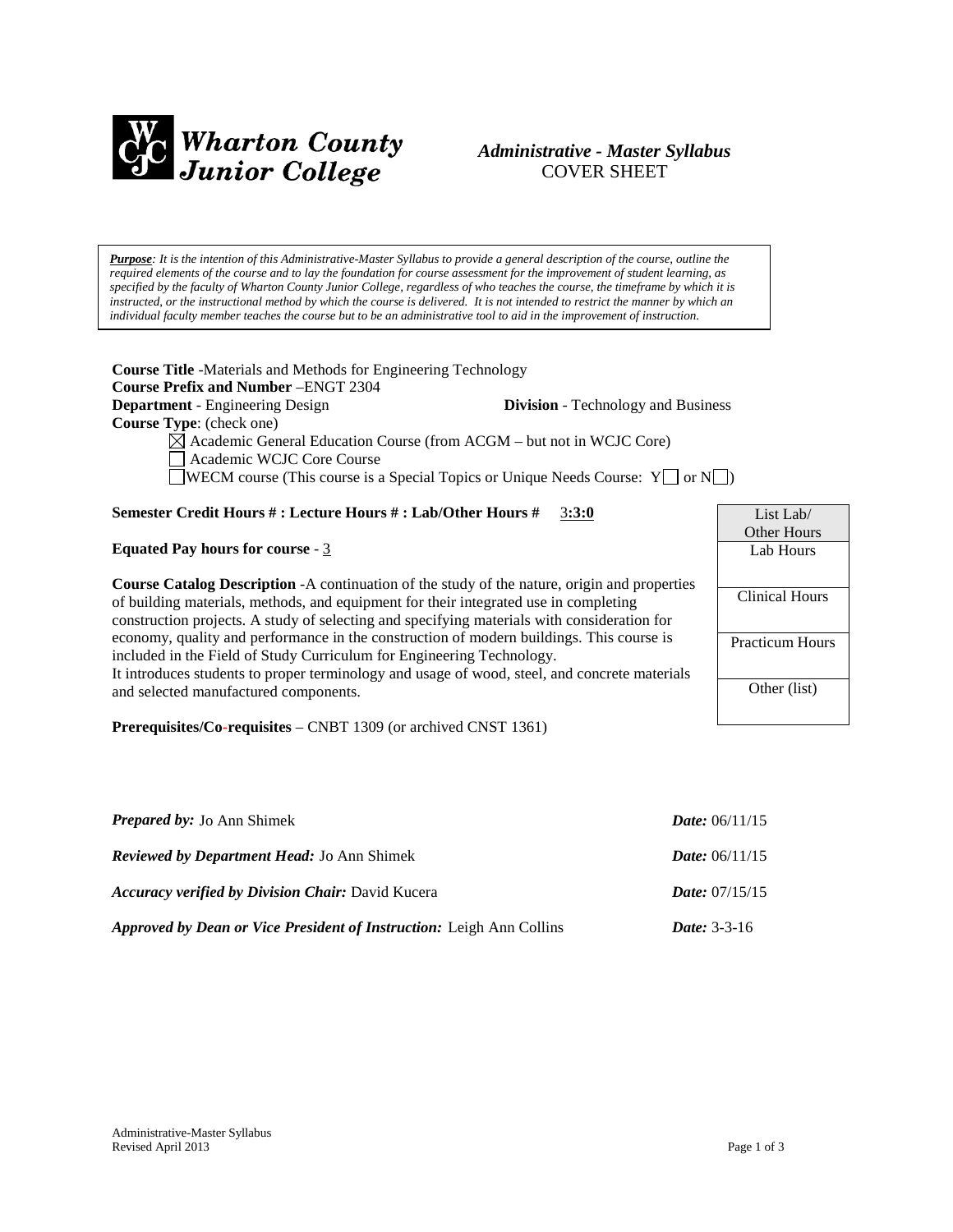

**I. Topical Outline** – Each offering of this course must include the following topics (be sure to include information regarding lab, practicum, clinical or other non-lecture instruction):

Designing Buildings and Building Systems Foundation systems - loads, footing, slab on grade, grade beams, piers, piles Exterior walls - wood components, concrete components, steel components Building Envelop Systems - roofing, siding, windows, doors Building Material - Wood - lumber production, properties, standard sizes, built-up shapes, erection methods, building codes Building Material - Concrete - ingredients, placement methods, formwork, reinforcing Building Material - Steel - standard sizes, typical spans, built-up shapes, erection methods, building codes Masonry Construction - CMU standard sizes and shapes, placement methods Roofing Systems - wood components, concrete components, steel components Windows, Interior, Floors, Finishes

#### **II. Course Learning Outcomes**

| <b>Learning Outcomes</b><br>Upon successful completion of this course,<br>students will:                                                                                                                                                                                                                                                                                                                                                                                                                                                | <b>Methods of Assessment</b> |
|-----------------------------------------------------------------------------------------------------------------------------------------------------------------------------------------------------------------------------------------------------------------------------------------------------------------------------------------------------------------------------------------------------------------------------------------------------------------------------------------------------------------------------------------|------------------------------|
| Upon the completion of the course students will<br>demonstrate the ability to:<br>Define common terminology and Units of<br><b>Measurements</b><br>Explain composition and properties of common<br>building materials<br>Identify standard sizes and shapes of building<br>material.<br>Determine conformance references and testing<br>techniques<br>Classify products, systems and interface issues<br>Describe selected assembly techniques and<br>equipment usage<br>Explain building code functions, standards and<br>requirements | Written test<br>Final exam   |

#### **III. Required Text(s), Optional Text(s) and/or Materials to be Supplied by Student.**

Fundamentals of Building Construction, Materials and Methods by Edward Allen and Joseph Iano; John Wiley and Sons, Inc.

#### **IV. Suggested Course Maximum** - 20

#### **V. List any specific spatial or physical requirements beyond a typical classroom required to teach the course**.

Projector, access to PowerPoint